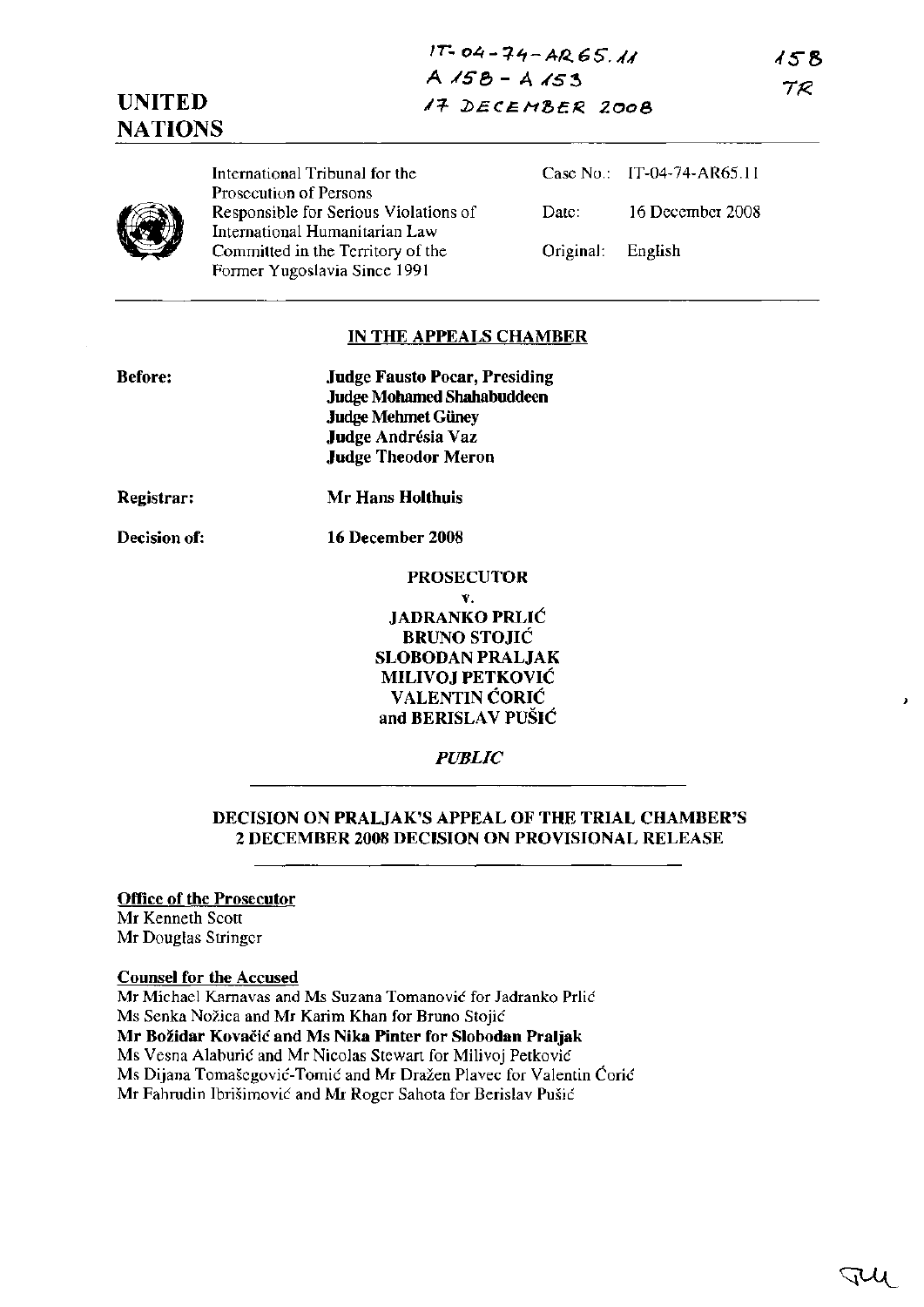1. The Appeals Chamber of the International Tribunal for the Prosecution of Persons Responsible for Serious Violations of International Humanitarian Law Committed in the Territory of the Former Yugoslavia Since 1991 ("Appeals Chamber" and "Tribunal", respectively) is seized of "Slobodan Praljak's Appeal of the Trial Chamber's 2 December 2008 Decision on Slobodan Praljak's Request for Provisional Release" ("Appeal") filed by Counsel for Slobodan Praljak ("Praljak") on 9 December 2008 against the "Décision relative à la demande de mise en liberté *provisoire de l'accuse Praljak"* ("Impugned Decision"), issued by Trial Chamber III on 2 December 2008 and denying provisional release for Slobodan Praljak. The Prosecution responded on 16 December 2008.<sup>1</sup> Praljak notified the Appeals Chamber that he would not file a reply.

## **I. BACKGROUND**

2. On 28 October 2008, Praljak filed a motion requesting provisional release for part of the winter judicial recess.<sup>2</sup> On 14 November 2008, the Office of the Prosecutor ("Prosecution") filed a consolidated response opposing the Request and applying for a stay of the decision in case the Trial Chamber granted the Request.<sup>3</sup> Praljak did not file a Reply.

3. On 2 December 2008, the Trial Chamber issued its Impugned Decision rejecting the Request and declaring moot the application for a stay. The Trial Chamber found, *inter alia,* that Praljak respected the conditions of provisional release in the past<sup>4</sup> and that he would not be a danger to victims, witnesses or others.<sup>5</sup> However, the Trial Chamber did not consider the alleged humanitarian requirement stemming from his health problems, coupled with the stress due to the length of the detention and the impossibility of seeing his grandchildren, $6$  to be sufficient according to the jurisprudence of the Tribunal.<sup>7</sup>

### **11. STANDARD OF REVIEW**

4. The Appeals Chamber recalls that an interlocutory appeal is not a *de novo* review of the Trial Chamber's decision.<sup>8</sup> The Appeals Chamber has previously held that a decision on provisional

<sup>&</sup>lt;sup>1</sup> Prosecution's Response to Slobodan Praljak's Appeal of the Trial Chamber's 2 December 2008 Decision on Slobodan Praljak's Request for Provisional Release, IS December 2008 ("Response").

<sup>2</sup> *Prosecutor* v. *ladranko* Prlic *et al.,* Case No. IT-04-74-T, *Demande de mise en liberte provisoire presentee par Slobodan Praljak (vacances judiciaires d'hiver 2008-2009),28* October 2008 ("Request").

*<sup>3</sup> Prosecutor* v. *ladranko* Prlic *et al.,* Case No. IT-04-74-T, Prosecution Consolidated Response to Prlic, Stojic, Petković, Praljak and Ćorić Applications for Provisional Release During the Winter Recess 2008-2009, paras 1, 37-38 and 60-61.

<sup>4</sup> Impugned Decision, para. 21.

Impugned Decision, para. 22.

<sup>&</sup>lt;sup>6</sup> Impugned Decision, paras 23-24.

Impugned Decision, paras  $29-31$ .

<sup>8</sup> *See e.g., Prosecutor v. Haradinaj et al.,* Case No. IT-04-84-AR65.2, Decision on Lahi Brahimaj's Interlocutory Appeal Against the Trial Chamber's Decision Denying his Provisional Release, 9 March 2006 *("Brahimaj* Decision"), para. 5; *Prosecutor v. Stanisic,* Case No. IT-04-79-AR65.1, Decision on Prosecution's Interlocutory Appeal of Mico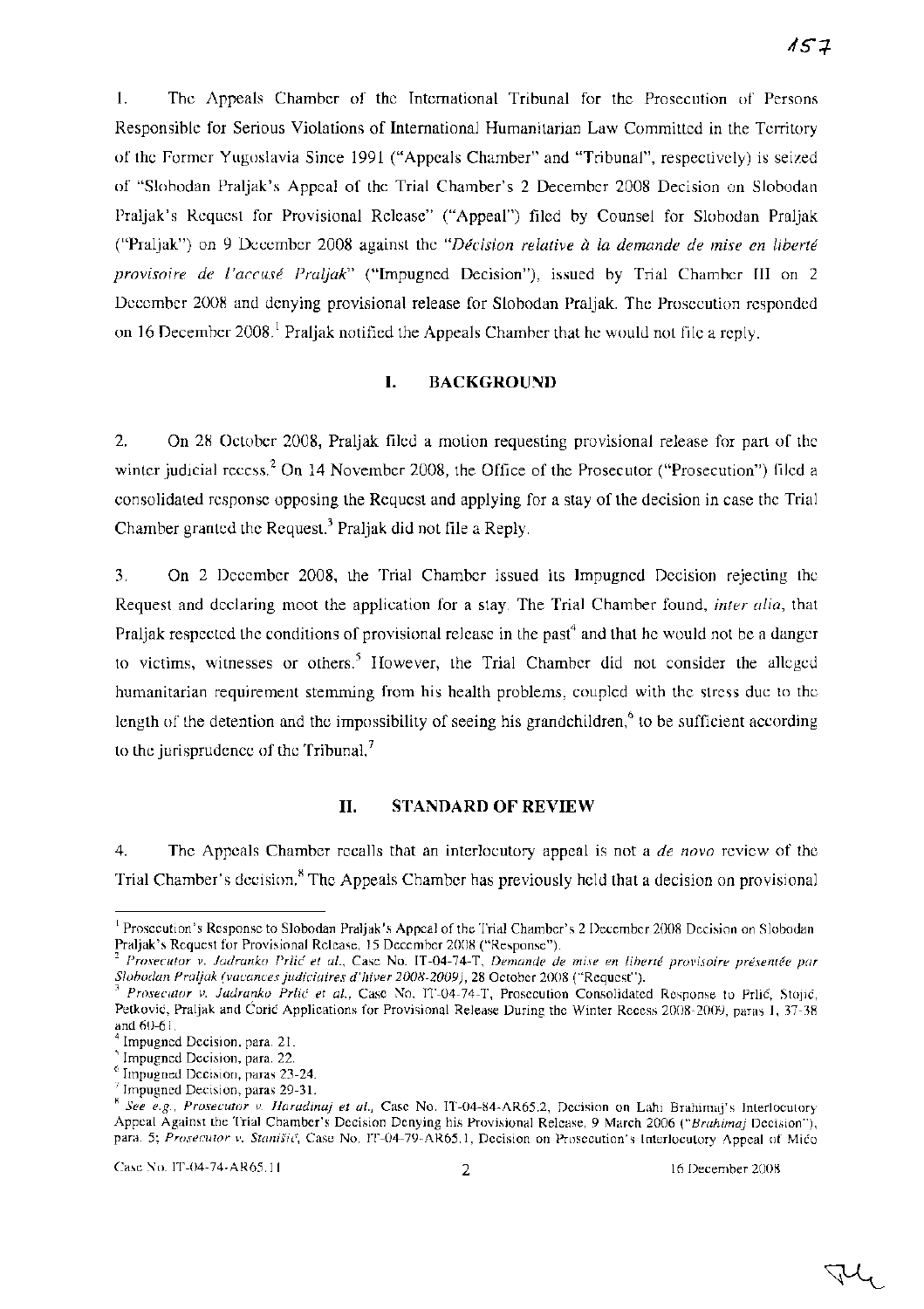release by the Trial Chamber under Rule 65 of the Rules of Procedure and Evidence ("Rules") is a discretionary one.<sup>9</sup> Accordingly, the relevant inquiry is not whether the Appeals Chamber agrees with that discretionary decision, but rather whether the Trial Chamber has correctly exercised its discretion in reaching that decision.<sup>10</sup>

5. **In** order to successfully challenge a discretionary decision on provisional release, a party must demonstrate that the Trial Chamber has committed a "discernible error".<sup>11</sup> The Appeals Chamber will only overturn a Trial Chamber's decision on provisional release where it is found to be (i) based on an incorrect interpretation of governing law; (ii) based on a patently incorrect conclusion of fact; or (iii) so unfair or unreasonable as to constitute an abuse of the Trial Chamber's discretion.<sup>12</sup>

## **Ill. APPLICABLE LAW**

6. Pursuant to Rule 65(A) of the Rules, once detained, an accused may not be provisionally released except upon an order of a Chamber. Under Rule 65(B) of the Rules, a Chamber may grant provisional release only if it is satisfied that, if released, the accused will appear for trial and will not pose a danger to any victim, witness or other person; and after having given the host country and the State to which the accused seeks to be released, the opportunity to be heard.<sup>13</sup>

7. **In** deciding whether the requirements of Rule 65(B) of the Rules have been met, a Trial Chamber must consider all of those relevant factors which a reasonable Trial Chamber would have been expected to take into account before coming to a decision. It must then provide a reasoned opinion indicating its view on those relevant factors.<sup>14</sup> What these relevant factors are, as well as the weight to be accorded to them, depends upon the particular circumstances of each case.<sup>15</sup> This is because decisions on motions for provisional release are fact intensive and cases are considered on an individual basis in light of the particular circumstances of the individual accused.<sup>16</sup> The Trial Chamber is required to assess these circumstances not only as they exist at the time when it reaches

বৈ≁৸

Stanisic's Provisional Release, 17 October 2005 *C'Staniiu:* Decision"), para. 6; *Prosecutor* v, *Boskoski* & *Tarculovski,* Case No. IT-04-82-AR65.2, Decision on Ljube Boskoski's Interlocutory Appeal on Provisional Release, 28 September 2005, para. 5.

<sup>9</sup> *See e.g., Prosecutor v. Milutinovic et al.,* Case No. IT-05-87-AR65.2, Decision on Interlocutory Appeal of Denial of Provisional Release During the Winter Recess, 14 December 2006, para. 3; *Prosecutor v. Popovic et al.,* Case No. IT-05-88-AR65.2, Decision on Defence's Interlocutory Appeal of Trial Chamber's Decision Denying Ljubomir Borovčanin Provisional Release, 30 June 2006, para. 5.

<sup>10</sup> *Ibid.*

<sup>11</sup> *Ibid.*

<sup>12</sup> *Ibid.*

<sup>13</sup> *Brahimaj* Decision, para. 6.

<sup>14</sup> *Ibid.,* para. 10.

<sup>15</sup> *Stanisic* Decision, para. 8.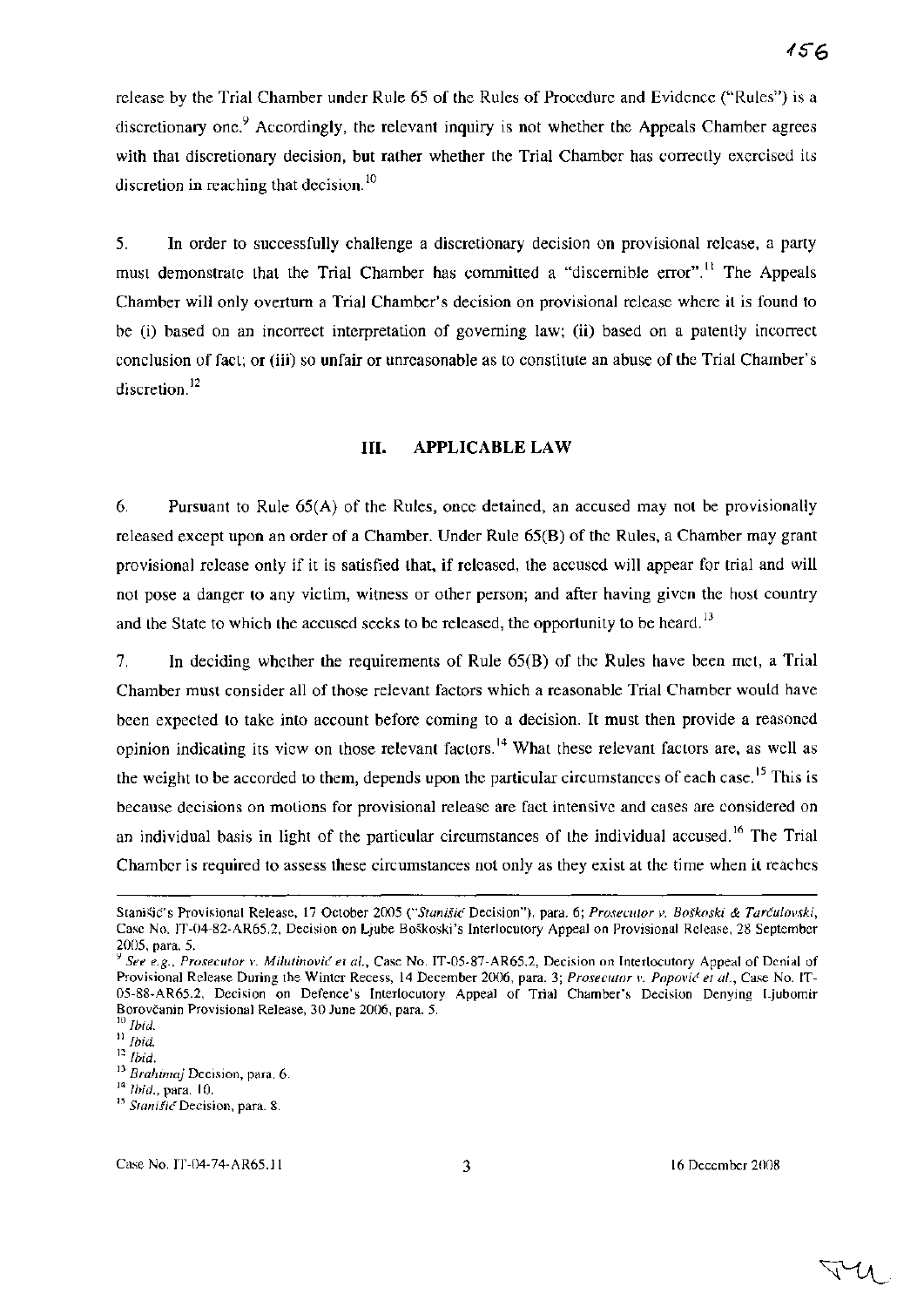its decision on provisional release but also, as much as can be foreseen, at the time the accused is expected to return to the International Tribunal.<sup>17</sup> Moreover, an application for provisional release brought at a late stage of proceedings, and in particular after the close of the Prosecution case, should only be granted when serious and sufficiently compelling humanitarian reasons exist.<sup>18</sup>

## **IV. DISCUSSION**

8. Under his first ground of appeal, Praljak alleges that the Trial Chamber erred in law in finding that he had not provided documentation showing "exceptional humanitarian circumstances", while the Request did in fact incorporate by reference all previously provided facts relevant to his release.<sup>19</sup> The Prosecution responds that the Trial Chamber actually considered all relevant information and that Praljak does not point to any new piece of information.<sup>20</sup>

9. The Appeals Chamber notes that, in the Impugned Decision, the Trial Chamber addressed the requirement that all pertinent facts before it must be considered.<sup>21</sup> It simply found that Praljak had not indicated material supporting the allegations of compelling humanitarian reasons and was therefore not satisfied that his health conditions, as well as the condition of his relatives, did warrant such a finding.<sup>22</sup> This finding was open to the Trial Chamber. The Appeals Chamber therefore finds that Praljak has not shown any legal error.

10. Under his second ground of appeal, Praljak challenges that the Trial Chamber required further documentation to prove the stress and sorrow caused by prolonged separation as well as his specific conditions-which are in any event known to the Trial Chamber. He claims that the requirement of documents is against the right to human dignity and a basic understanding of the human condition.<sup>23</sup> The Prosecution responds that objective medical documentation is clearly required by Tribunal's jurisprudence to support compelling humanitarian reasons.<sup>24</sup>

11. The Appeals Chamber finds that, in order to consider "those relevant factors which a reasonable Trial Chamber would have been expected to take into account before coming to a

 $\triangleleft \mathcal{U}_1$ 

<sup>16</sup> *Prosecutor v. Boskoski and Tarculovski,* Case No. IT-04-82-AR65.1, Decision on Interlocutory Appeal from Trial Decision Denying Johan Tarculovski's Motion for Provisional Release, 4 October 2005, para. 7.

Stanišić Decision, para. 8.

<sup>18</sup> *Prosecutor v. Jadranko Prlic et al.,* Case No. IT-04-74-AR65.7, Decision on "Prosecution's Appeal from *Decision relative ala demande de mise en liberte provisoire de l'accuse PetkovicDated* 31 March 2008", 21 April 2008 *CPrlic* Decision of 21 April 2008"), paras 15 and 17.

<sup>&</sup>lt;sup>19</sup> Appeal, paras 23-27.

<sup>&</sup>lt;sup>20</sup> Response, paras 10-14.

<sup>&</sup>lt;sup>21</sup> Impugned Decision, paras 6 and 20.

<sup>&</sup>lt;sup>22</sup> Impugned Decision, paras 25-26.  $23$  Appeal, paras 28-34.

<sup>&</sup>lt;sup>24</sup> Response, paras 15-16.

Case No. IT-04-74-AR65.11 4 16 December 2008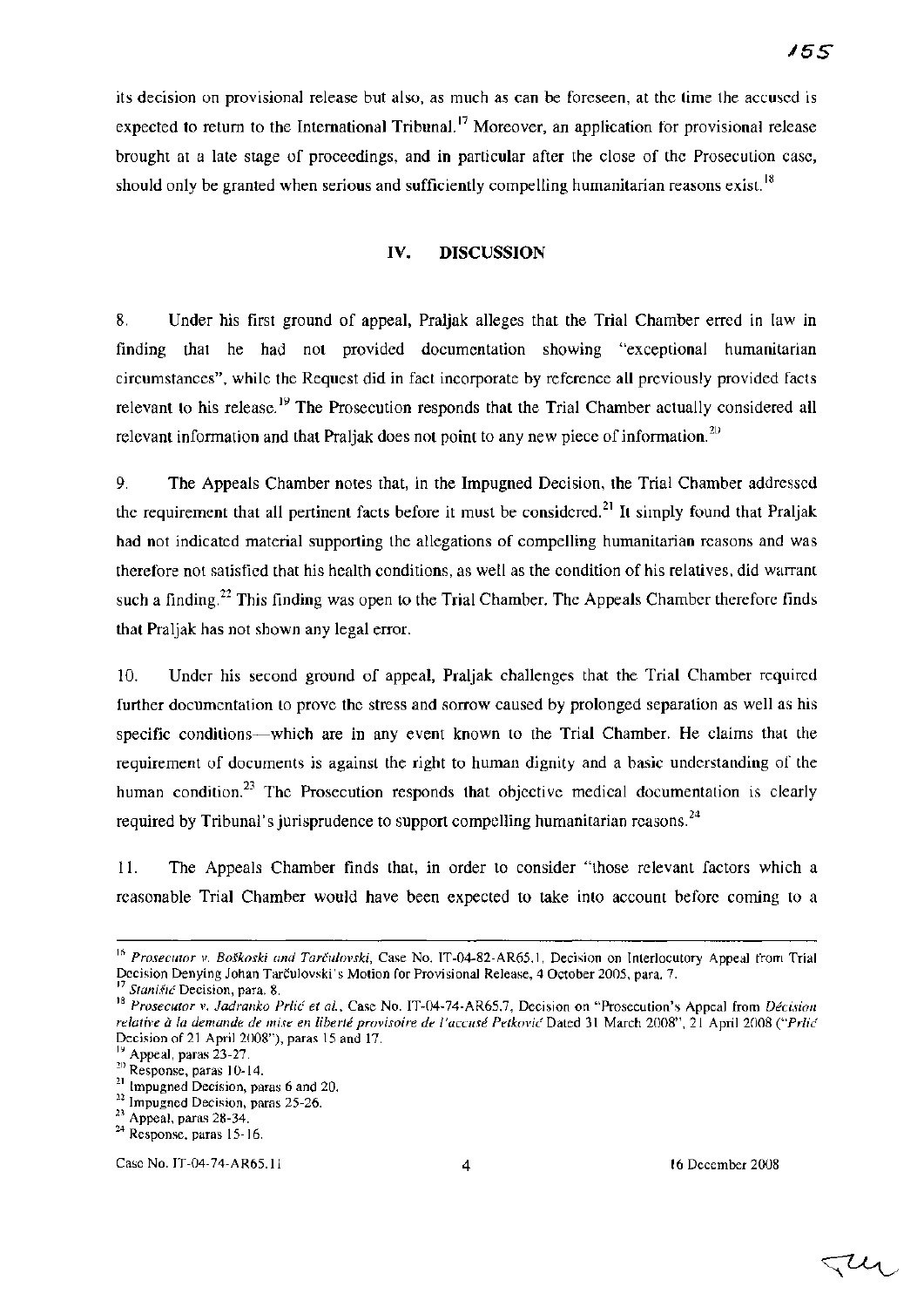decision",<sup>25</sup> a Trial Chamber is entitled to require the necessary documentation from the parties. While, under certain circumstances, written expert reports on health and other relevant personal conditions might not necessarily be required, Praljak has not shown that, under the present circumstances, the Trial Chamber abused its discretion in requesting such documentation.

12. Under his third ground of appeal, Praljak alleges that the humanitarian reasons pleaded as a basis for provisional release are sufficient and are not limited to physical illness and death.<sup>26</sup> He requests the Appeals Chamber to re-assess whether the jurisprudence on post-Rule *98bis* provisional release "finds appropriate application with respect to individuals deprived of their liberty" for more than one year in light of the entirety of all of the relevant facts and analysis.<sup>27</sup> The Prosecution points out that detention during trial cannot *per se* be sufficient to give rise to humanitarian reasons justifying release. $28$ 

13. Considering that an interlocutory appeal is not a *de novo* review of the Trial Chamber's decision,<sup>29</sup> and lacking any specific argument showing an error under the present ground of appeal, the Appeals Chamber defers, as it must, to the evaluation made by the Trial Chamber of the humanitarian reasons alleged by Praljak and of his overall condition.

14. Under his fourth ground of appeal, Praljak alleges that the requirement that a Trial Chamber finds, after having concluded that no risk of flight and no risk to others exist, exceptional humanitarian circumstances in order to grant provisional release violates his human rights. Humanitarian circumstances, in his view, should only constitute a basis to resolve a doubt when such risks are still possible. In the present case, Praljak continues, the Trial Chamber indicated that he does not pose any such risk, so humanitarian circumstances should not be determinative of the matter.<sup>30</sup> Praljak further argues that no concern should be given to public relations or outreach concerns in provisional release decisions<sup>31</sup> He finally contends that, without a reasoned rationale refusing a limited period of provisional release, such a refusal must be considered punishment in violation of the presumption of innocence and that case-law infringing the rights of the accused can and should be reversed in light of the principle *"in dubio pro libertate".32* Praljak essentially requests the Appeals Chamber to depart from precedent, which can be done on the basis of "cogent

Case No. IT-04-74-AR65.11 5 16 December 2008

.U

<sup>25</sup> See *supra,* para. 8.

 $^{26}$  Appeal, paras 35-36 and 38.

 $27$  Appeal, paras 37 and 39.

<sup>28</sup> Response, paras 17-19.

<sup>29</sup> See *supra,* para. 5.

 $30$  Appeal, paras 40-43.

 $31$  Appeal, paras  $43-45$ .

<sup>32</sup> Appeal, paras 46-50 and 51-55.